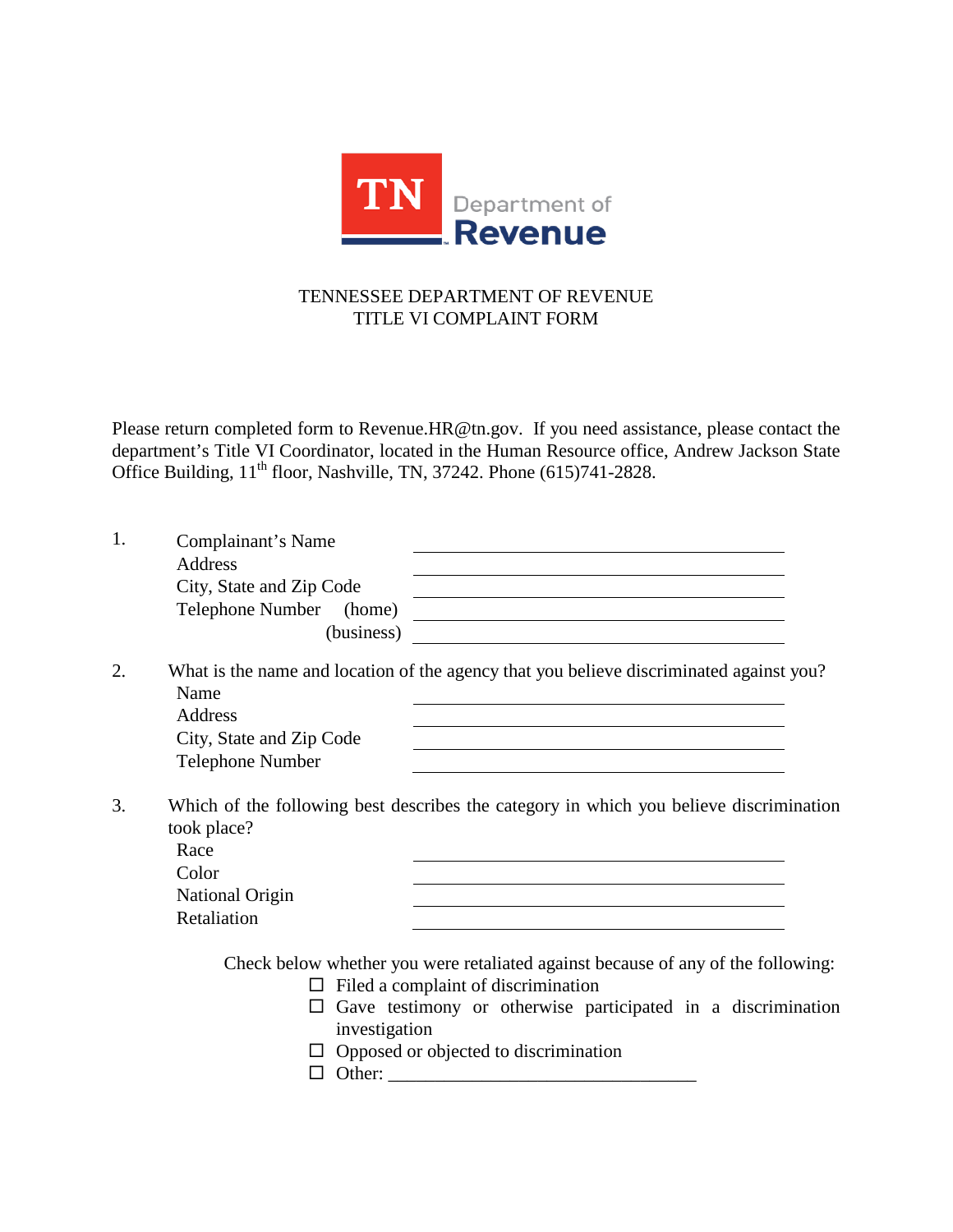4. Which of the following actions were taken against you? (Check only those that apply and describe below)

- □ Denied program service, aid or benefit
- $\Box$  Received service or benefit differently or inferior to those provided to others
- $\square$  Subjected to separate treatment related to the receipt of any service or benefit
- $\Box$  Retaliated against
- $\Box \hspace{0.2cm} Other \hspace{0.2cm} \rule{0.2cm}{0.2cm}$

| 5. | When did the discriminatory act(s) occur?  |  |
|----|--------------------------------------------|--|
|    | Beginning date of the alleged              |  |
|    | discriminatory act                         |  |
|    | Most recent date of the alleged            |  |
|    | discriminatory act                         |  |
|    | Is the alleged discriminatory act ongoing? |  |
|    |                                            |  |

6. In your own words, tell us what happened. Give dates, when applicable. Describe how others were treated differently than you. Use additional paper if needed.